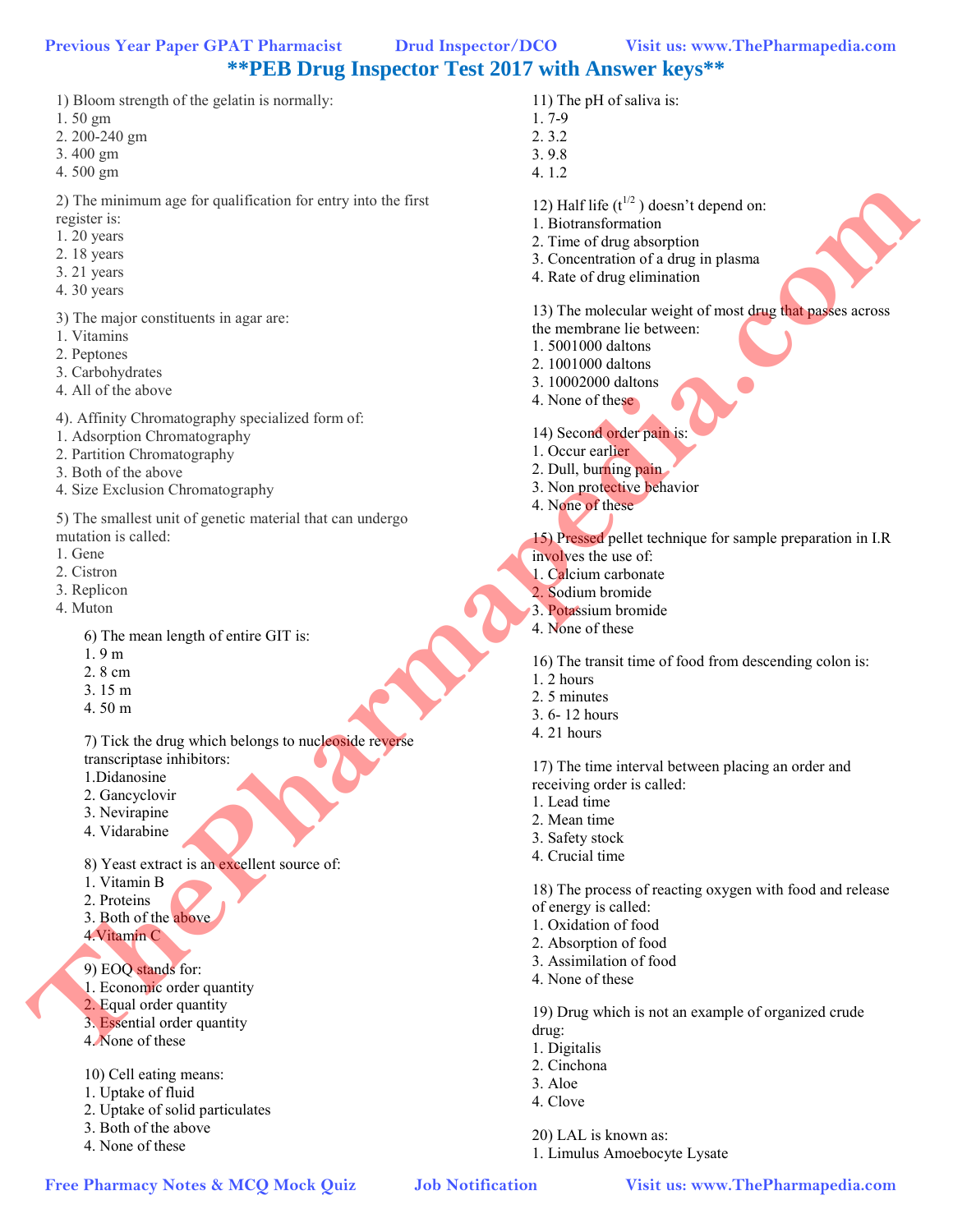- 2. Litmus ambiocyte lysate
- 3. Both of the above
- 4. None of these

21) If the drug has a very small volume of distribution, it is likely that this drug:

- 1. Has a short biological life
- 2. Does not accumulate in various tissues and organs
- 3. More pharmacologically active
- 4. Will no be effective

22) The commonly used detector in UV Spectrophotometer is:

- 1. Thermocouple
- 2. Photomultiplier
- 3. Bolometer
- 4. Littrow prisms

23) Digitalis leaves should be dried at temperature below:

- $1.20^{\circ}$  C
- $2.30^{\circ}$  C
- $3.40^{\circ}$  C
- 4.  $60^{\circ}$  C

24) Disintegration test is not applicable on :

- 1. Tablet
- 2. Capsule
- 3. Solution
- 4. Pills

25) Tick the drug used for HIV infection treatment, a derivative of nucleosides:/

- 1. Acyclovir
- 2. Zidovudine
- 3. Gancyclovir
- 4. Trifluridine

26) The vehicle used in the progesterone injection BP is:

- 1. Fixed oil
- 2. Glycerine
- 3. Ethyl alcohol
- 4. All of the above

27) The drug which is an example of organized crude drug:

- 1. Digitalis
- 2. Cinchona
- 3. Clove
- 4. All of the above

28) One of the following has the structure similar to that of a

- diuretic agent 1. Minoxidil
- 2. Diazoxide
- 3. Guanethedine
- 4. Propranolol
- 

29) Microorganisms usually make acetyl COA by oxidizing:/

- 1. Acetic acid
- 2. Pyruvic acid
- 3. α-ketoglutaric acid
- 4. Fumaric acid

30) Hospital formulary consist of:

- 1. List of hospital staff
- 2. List of equipments
- 3. List of doctor
- 4. None of these

31) Pick out the appropriate alimentary route of administration when passage of drugs through liver is minimized:

- 1. Oral
- 2. Transdermal 3. Rectal
- 
- 4. Intraduodenal

32) A change in an environmental parameter that generates a response is called:

- 1. Olfactory
- 2. Touch
- 3. Stimulus
- 4. Labyrinth

33) Which of the following drug is a volatile substance that is administered by inhalation? **Free Pharmacy and Science and Science of the Context of The Context Context Context Context Context Context Context Context Context Context Context Context Context Context Context Context Context Context Context Context C** 

- 1. Thiopental
- 2. Halothane
- 3. Alprazolam
- 4. Buspirone
- 34) VED stands for:
- 1. Virtual, Essential and desirable
- 2. Vital, Essential and desirable
- 3. Both of the above
- 4. None of these

35) Disease which cannot be claimed to be cured under the

- schedule: 1. Schedule J
- 2. Schedule M
- 3. Schedule C
- 4. None of these

36) The enzymes which are commonly used in genetic engineering are:

- 1. Exonuclease
- 2. Ligase
- 3. Both of the above
- 4. None of these

37) Wave Number is a number of waves per:

- 1. Millimeter
- 2. Centimeter $1$
- 3. Inch
- 4. Meter
- 38) Which of the following is chief excretory organ?
- 1. Kidney
- 2. Liver
- 3. Heart
- 4. Lungs

39) Supplies lead time between 02 weeks, the safety factor will be:

40) A high ceiling diuretic having a furan ring system is:

1. 1.0 2. 2.0

3. 3.0 4. 4.0

1. Ethacrynic acid 2. Furosemide 3. Bumetanide 4. Acetazolamide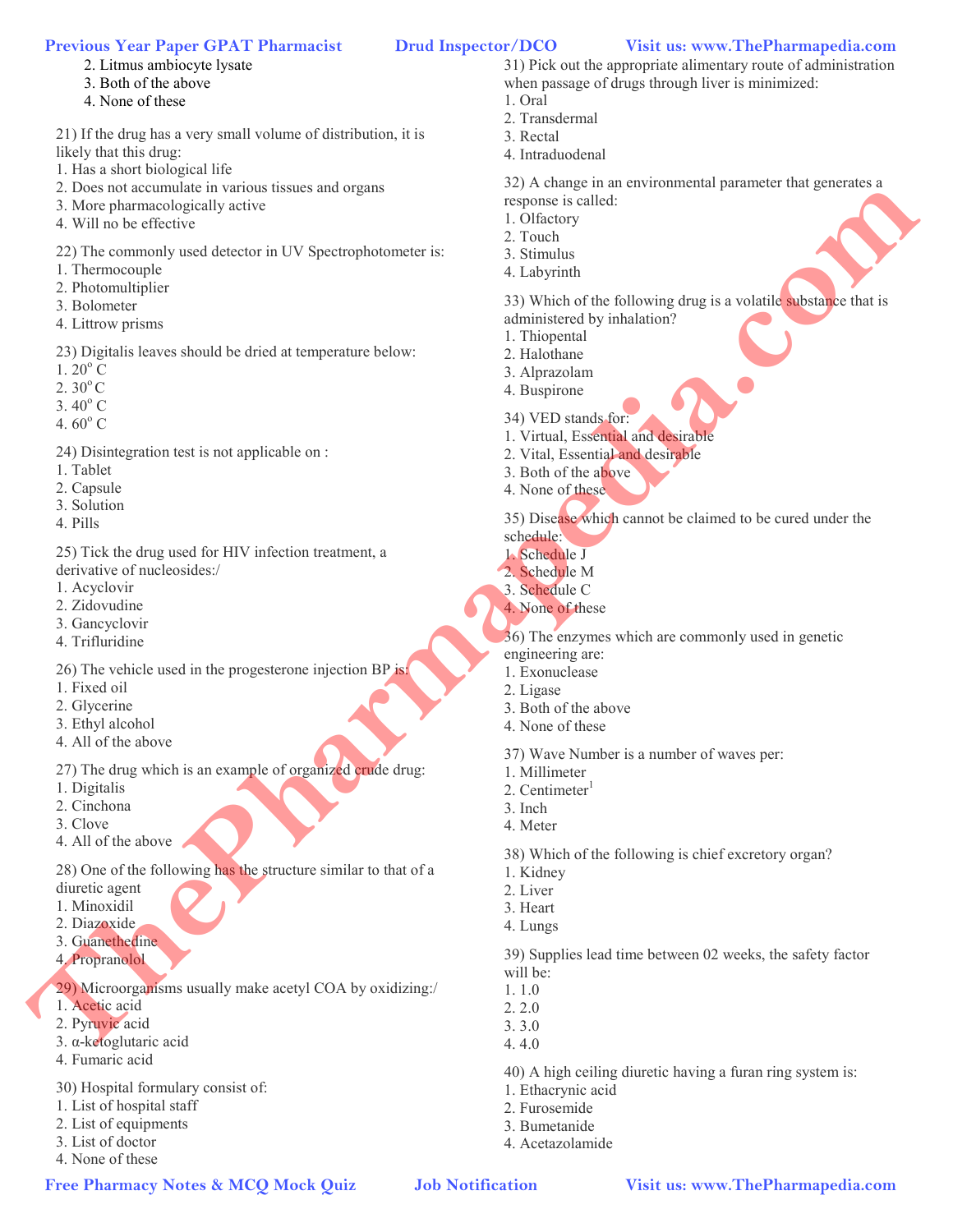- 41) Sulphur dioxide is used:
- 1. As colouring agent
- 2. To prevent bitterness
- 3. To prevent decomposition of gelatin shell
- 4. None of these
- 42) The levorotatory isomer of atropine is:
- 1. Hyoscine
- 2. Hyoscyamine
- 3. Tropine
- 4. Pseudotropine

43) Wursters process means:

- 1. Coacervation
- 2. Pan coating
- 3. Air suspension/
- 4. Solvent evaporation

44) H in HEPA stands for :

- 1. High
- 2. Higher
- 3. Heavy
- 4. None of these
- 45) Metallic sutures are made up of:
- 1. Stainless steel
- 2. Silver
- 3. Both of the above
- 4. Magnesium

46) Which of the following salts will most likely yield an aqueous solution with a pH below

- 1. Sodium salicylate
- 2. Atropine sulphate
- 3. Potassium chloride
- 4. Potassium penicillin

47) According to Higuchi model, drug release from porous matrix is directely related to

- 1. Time
- 2. Square root of time
- 3. Square of time
- 4. Porosity

48) which one of these is not an antioxidant?

- 1. Sodium bisulphite
- 2. Sodium bromide
- 3. Sodium metabisulphite
- 4. Sodium sulphite

49) A mechanism that can cause a gene to move from one linkage group to another iS:

- 1. Translocation
- 2. Inversion
- 3. Crossing over
- 4. Duplication
- 50) PHC stands for:
- 1. Pharmacy Health Centre
- 2. Public Health Centre
- 3. Pharmaceutical Health Centre
- 4. Primary health centre

51) Stomatal index in Indian senna is in the range of: 1. 17 to 20

2. 20 to 23

- 3. 23 to 26
- 4. 26 to 29

52) Which of the following analgesics is a phenanthrene derivative?

1. Fentanyl

- 2. Morphine
- 3. Methadone
- 4. Pentazocine
- 53) Narcotics analgesics should:
- 1. Relieve severe pain
- 2. Increase in pain
- 3. Increase anxiety
- 4. None of these
- 54) In HPLC valve that controls the solvent and back flow is:
- 1. Rotary valve
- 2. Check valve
- 3. Both of the above
- 4. None of these

55) The stationary liquid phase used for non polar solutes in

- GLC is:
- 1. Polyethylene glycol
- 2. Squalene
- 3. Benzene
- 4. Celite
- 56) A successful hybridoma can be produced by fusing of:
- 1. Plasma cells and plasmids
- 2. Plasma cells and myeloma cells
- 3. Myeloma cells and plasmids
- 4. Plasma cells and bacterial cells
- 57) Preparation for oral use does not contain:
- 1. Sorbitol
- 2. Glucose
- 3. Phenol
- 4. Glycerol

58) Millard reaction occurs between:

- 1. Hydrous lactose and amine
- 2. Anhydrous lactose and amide
- 3. Starch and amide
- 4. Anhydrous lactose and phenol

59) The protein moiety of an enzyme is known as:

- 1. Holo enzyme
- 2. Apo enzyme
- 3. Co enzyme
- 4. Enzyme

60) The weight uniformity limit for soft gelatin capsule upto 300 mg is: Free Pharmacy Mock Construction of the Construction of the Construction of the Construction of the Construction of the Construction of the Construction of the Construction of the Construction of the Construction of the Con

61) The polymorphic form III of riboflavin is times more

- $1.5\%$
- 2. 7.5% 3. 10%

4. 20%

form I: 1. 10 times 2. 20 times

soluble than the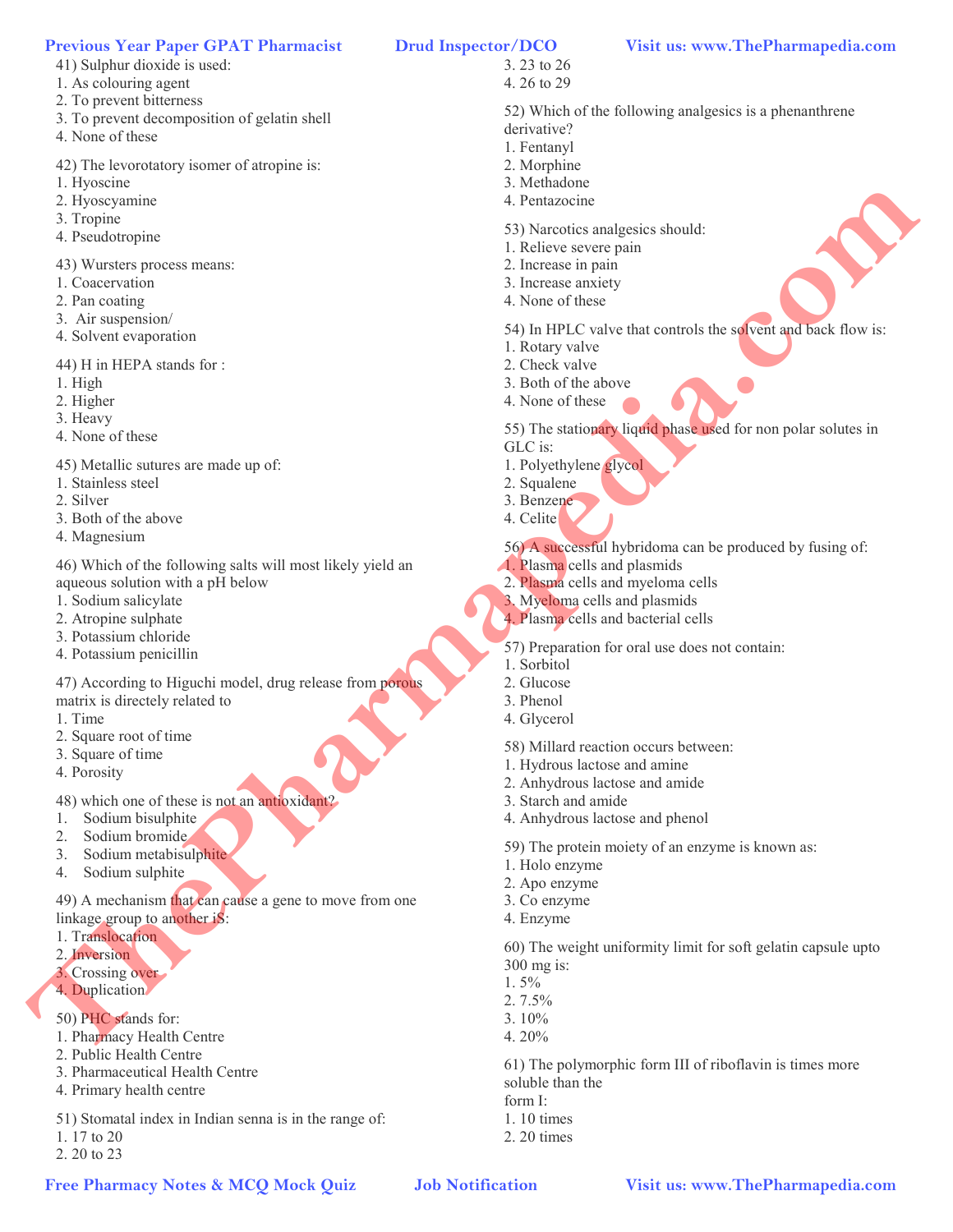3. 15 times

4. 18 times

62) Temperature in pasteurization is:

- 1. 72° C
- 2. 35.7° C
- 3. 56° C
- 4. 60.8°

63) Complete separation of tablet into two or more layers is called as:

- 1. Capping
- 2. Lamination
- 
- 3. Picking
- 4. Mottling

64) The first and most widely used diluent in tablet formulation is:

- 1. Dextrose
- 2. Lactose
- 3. MCC
- 4. Starch

65) Which of the following contains in the blood?

- 1. Trypsin
- 2. Amylase
- 3. Haemoglobin
- 4. Lipase

66) Shellac is used for the purpose of coating tablets as:

- 1. Polishing agent
- 2. Film coating agent
- 3. Enteric coating agent
- 4. Sub-coating agent for sugar coating

67) Which of the following statements is true regarding the properties of benzyl penicillin?

- 1. Beta-lactum ring is not essential for activity
- 2. It is a broad spectrum antibiotic
- 3. It has a bactericidal activity/
- 4. None of these

68) Functional unit of gene that specifies synthesis of one polypeptide is:

- 1. Codon
- 2. Cistron
- 3. Recon
- 4. Muton

69) Glycosides are condensation products of:

- 1. Sugar + aglycone
- 2. Sugar + Protein
- 3. Protein + aglycone
- 4. Fats + aglycone

70) Which of the following statement is true in the given structure of methicillin.

# $CH<sub>3</sub>$ Н

- Ξ s  $CH<sub>3</sub>$  $CH<sub>3</sub>$ **Free Pharmacy Notification Free Pharmacy Notification Control in the Control in the Second Control in the Second Control in the Control in the Control in the Control in the Control in the Control in the Control in the** 
	- 1. There is no electron withdrawing group on the side chain, and so it is acid
	- 2. It can be taken orally
	- 3. It is more active than penicillin G
	- 4. It has a broader spectrum of activity compared to penicillin
	- G

71) The distance between each turn in the helical strand of DNA is:

- 1. 20 A0
- 2. 34 A0
- 3. 28 A0
- 4. 42 A0
- 72) Which one of the following includes details of the standards for surgical dressing?
- 1. Schedule Fii
- 2. Schedule M<br>3. Schedule G
- Schedule G
- 4. Schedule P
- 73) The method of DNA replication proposed by Watson and Crick is:
- 1. Semi conservative
- 2. Conservative
- 3. Dispersive
- 4. Rolling loop
- 74) Colour of nitrous oxide cylinder is:
- 1. Blue
- 2. Grey
- 3. Black
- 4. Orange

75) in the Drugs and Cosmetics Act and Rules, the Schedule relating to GMP is:

- 1. Schedule M
- 2. Schedule C
- 3. Schedule Y
- 4. Schedule H
- 76) Most commonly used opacifying agent in capsule is:
- 1. Titanium dioxide
- 2. HPMC
- 3. Iron
- 4. None of these

77) Requirements and guidelines on clinical trials for import and manufacture of new drugs comes under:

- 1. Schedule Y
- 2. Schedule M
- 3. Schedule C
- 4. None of these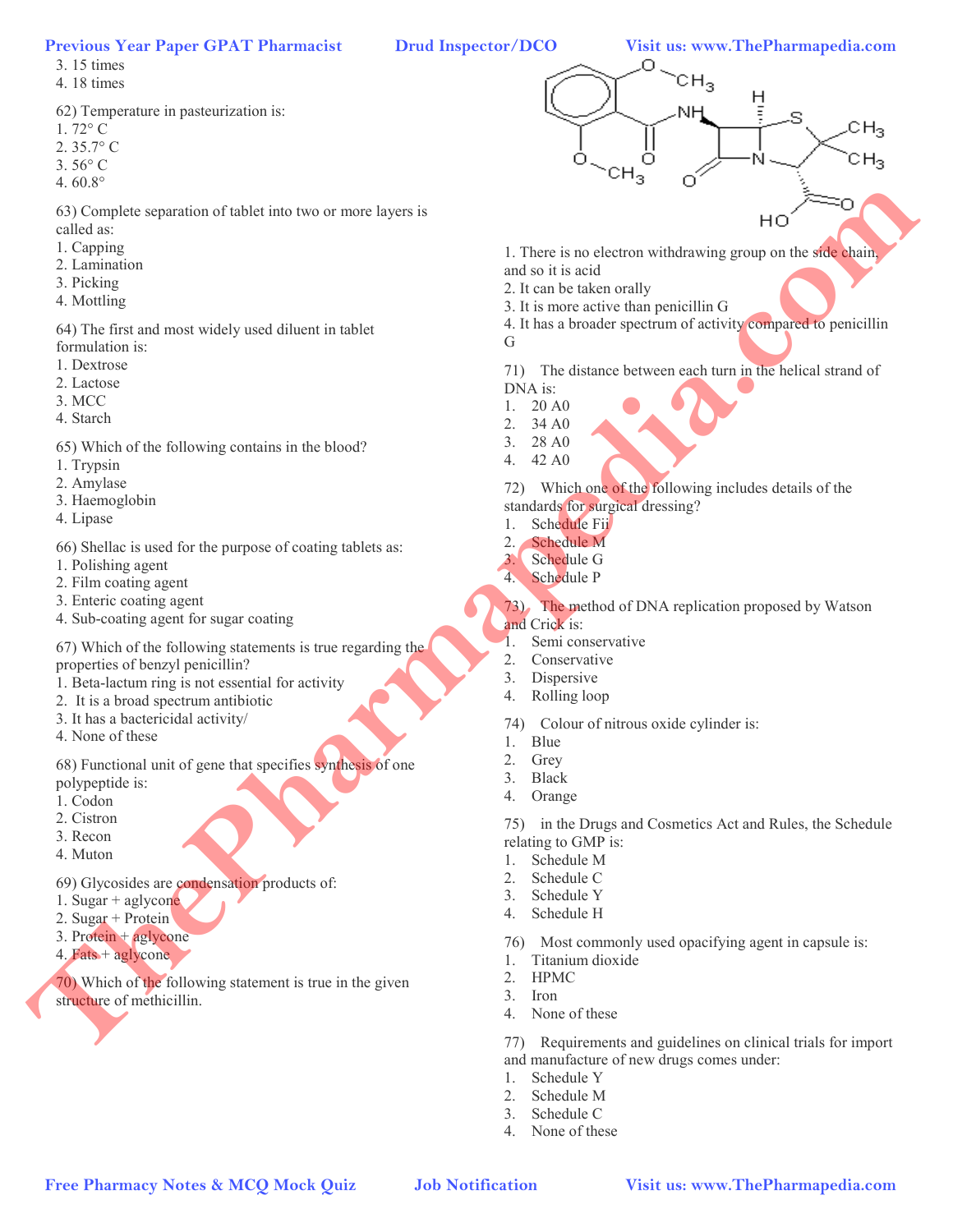- 78) Compressible lactose is different from lactose by lacks of:
- 1. Disintegration
- 2. Compressibility
- 3. Porosity
- 4. Viscosity
- 79) Drug with the presence of plasmodesma:
- 1. Nux vomica
- 2. Rauwolfia
- 3. Vinca rosea
- 4. Physostigma
- 80) Micronization of spironolactone decreased the dose:
- 1. 20 times
- 2. 10 times
- 3. 15 times
- 4. 18 times
- 81) Alkaloids are type of substances:
- 1. Acid
- 2. Neutral
- 3. Chemical
- 4. Basic nitrogenous
- 82) Absorbable sutures is:
- 1. Fascialata/
- 2. Nylon
- 3. Dermal silk
- 4. Silk
- 83) Acetyl Choline is hydrolyzed by enzyme:
- 1. Acetylase
- 2. Cholinase
- 3. Acetylcholinesterase
- 4. Transferase
- 84) One of the following solvent is hydrophobic:
- 1. Glycerine
- 2. Ethanol
- 3. Dichloromethane
- 4. Methanol
- 85) Platting of punch is done byi
- 1. Chromium
- 2. Zinc
- 3. Iron
- 4. All of the above
- 86) Vitamin B3 is called:
- 1. Pantothenic acid
- 2. Niacin
- 3. Folic acid
- 4. Ratinol
- 87) Which water soluble resins not used for
- microencapsulation?
- 1. Polyamide
- 2. Gum Arabic
- 3. Starch
- 4. Poly venyl alcohol

88) Which one of the following is NOT an ex-officio member of Pharmacy Council of India?

- 1. The Director General of Health Services
- 2. The Director of Central Drugs Laboratory
- 
- 3. The Drugs Controller General of India
- 4. The Director of Pharmacopoeia Laboratory
- 89) Nitrites are oxidized to nitrates by a microorganism:
- 1. Nitrosomonas
- 2. Nitrosococcus
- 3. Nitrobacter
- 4. Azatobacter
- 90) Select the non-narcotic drug, which is a
- paraaminophenol derivative:
- 1. Analgin
- 2. Aspirin
- 3. Baclophen
- 4. Paracetarnol
- 91) Amended Indian patent act 1970 is affected from:
- 1. 2005
- 2. 2006
- 3. 2007
- 4. 2008
- 92) Which one of the following is used as a detector in IR?
- l. Photomultiplier
- 2. Gole Cell
- 3. Both of the above
- 4. None of these
- 93) Amount of blood passes through the Kidneys per minute
- is: 1. 5 ml
- 2. 100 liter
- 3. 1.2 liter
- 4. 5 liter
- 94) DTAB stands for:
- 1. Drug technical advisory board
- 2. Drug technical assisment board
- 3. Dosage technical assisment board
- 4. Dosage technical advisory board

97) in TLC, Fluorescent Indicator is:

95) Primaquine an antimalarial drug is synthesized starting from:

- 1. Phenol
- 2. Anisole
- 3. Hexamine
- 4. Pentamine

96) Self-replicating, small circular DNA molecules present in bacterial cell are known as: Free Pharmacy Andreas and The Conservation of the Conservation of the Conservation of the Conservation of the Conservation of the Conservation of the Conservation of the Conservation of the Conservation of the Conservation

98) Which of the following opioid receptor types is responsible for euphoria and respiratory depression?

- 1. Plasmids
- 2. Cosmids
- 3. Plasmomeros

1. Zinc Silicate 2. Zinc Stearate 3. Zinc Sulphate 4. None of these

1. Kappa-receptors 2. Delta-receptors

4. Plastids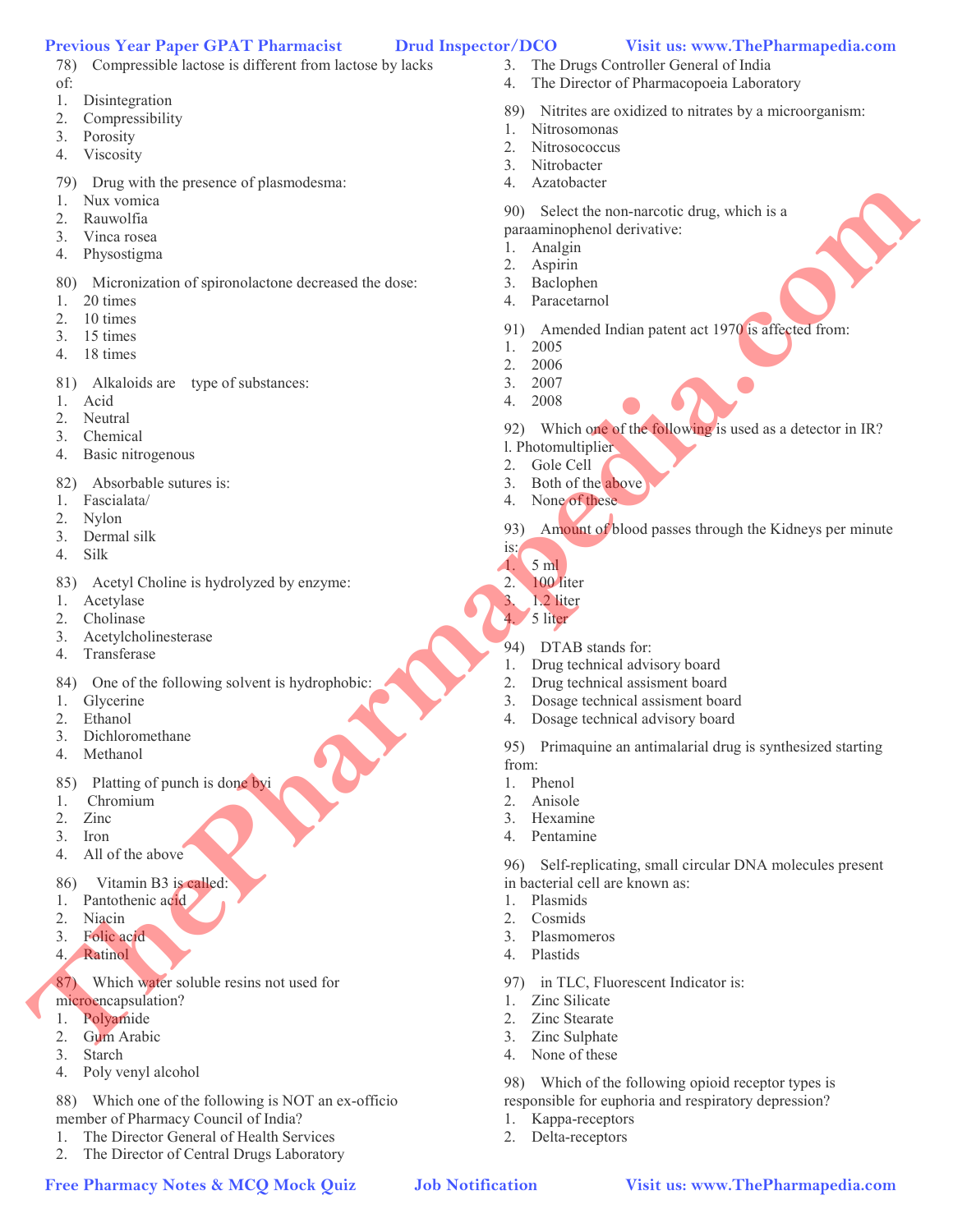## 3. Mu-receptors

- 4. All of the above
- 99) OTC in the drug selling means:
- 1. One time clinic
- 2. Over the counter drug
- 3. Inspecting drug
- 4. Priscription drug
- 100) Gene is a segment of:
- 1. RNA
- 2. DNA
- 3. Both of the above
- 4. None of these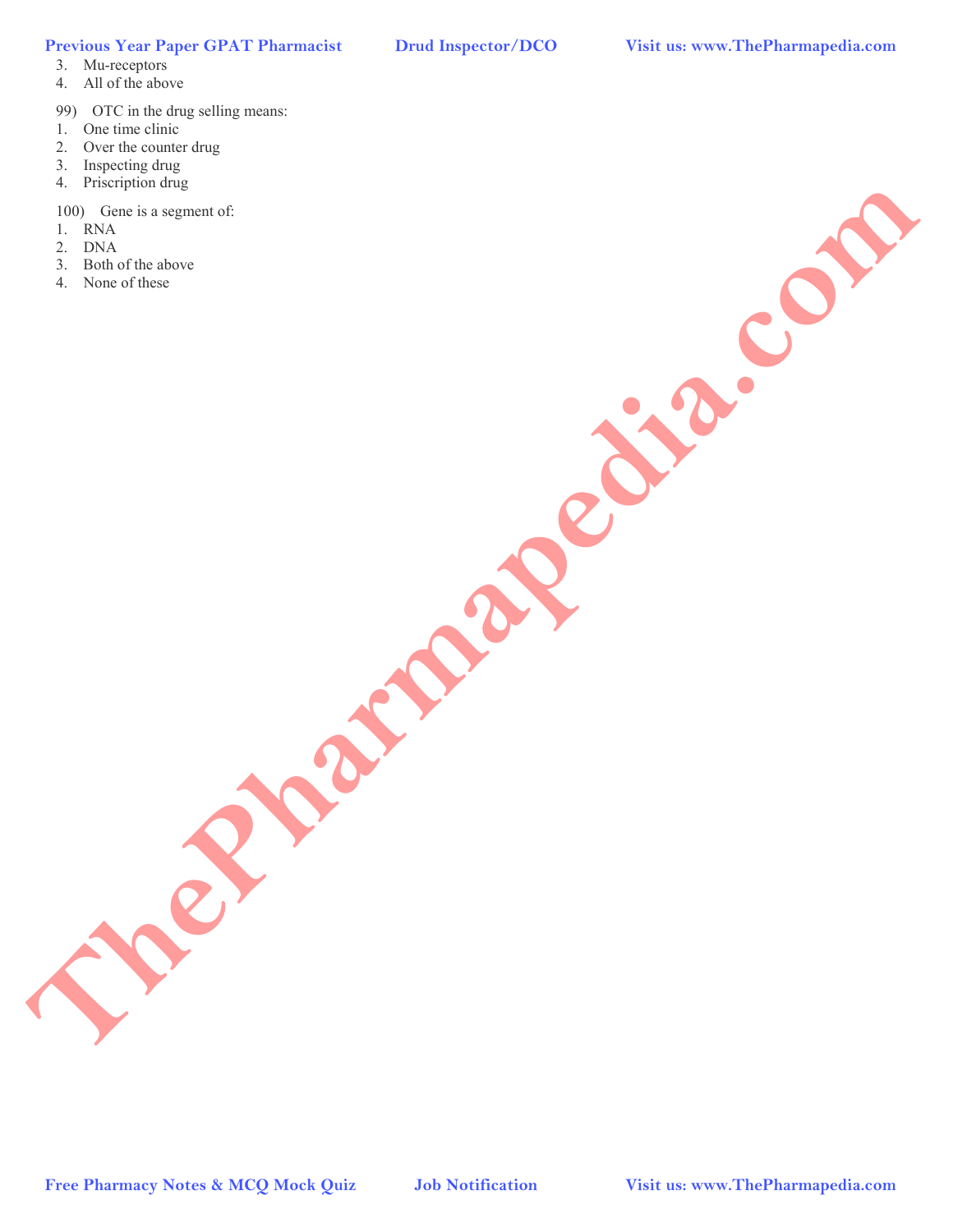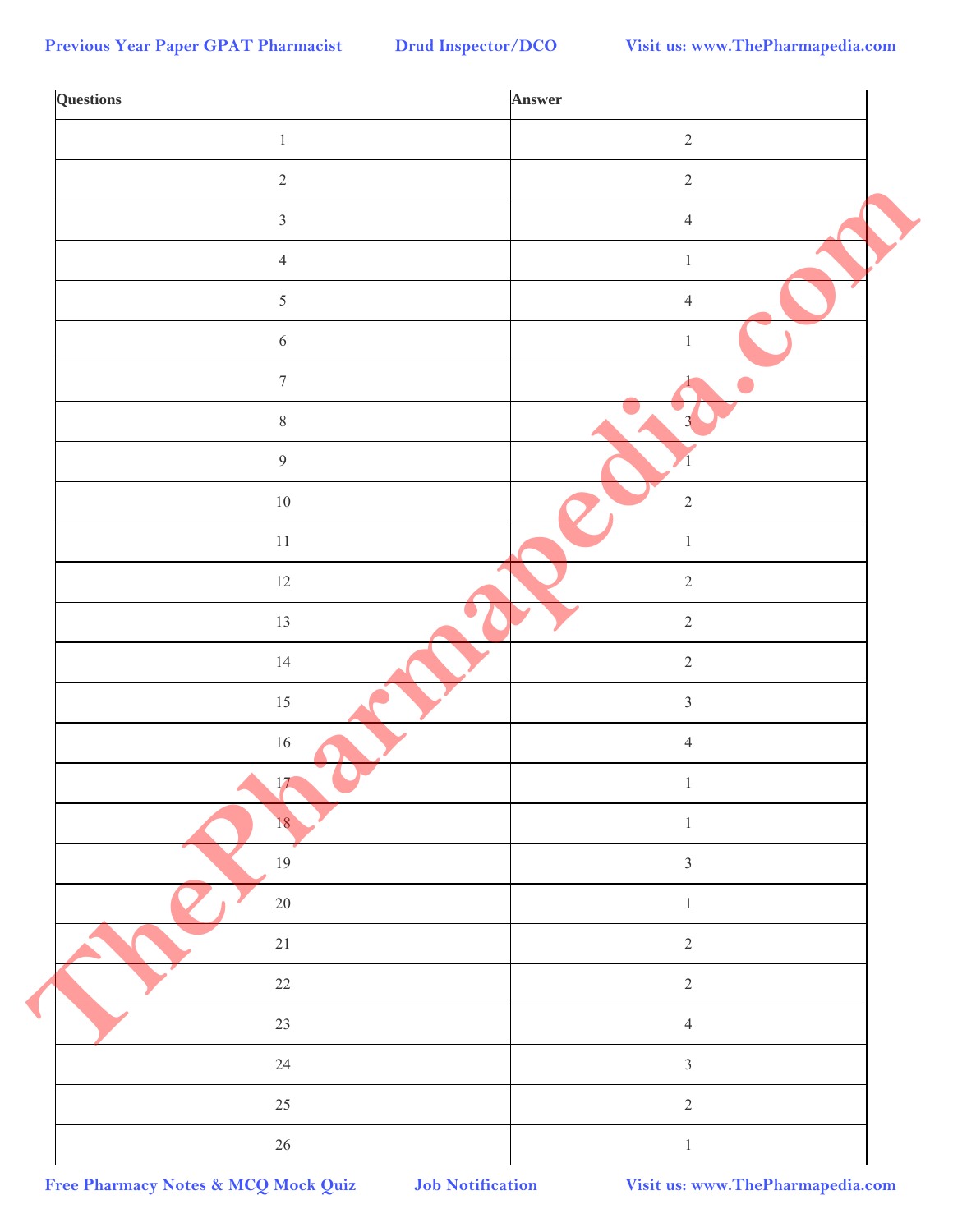| <b>Questions</b> | Answer                  |
|------------------|-------------------------|
| $27\,$           | $\overline{4}$          |
| $28\,$           | $\sqrt{2}$              |
| $29\,$           | $\mathbf{1}$            |
| 30 <sup>°</sup>  | $\,1\,$                 |
| 31               | $\mathfrak{Z}$          |
| 32               | $\mathfrak{Z}$          |
| 33               | $\sqrt{2}$              |
| 34               |                         |
| 35               |                         |
| 36               | $\overline{\mathbf{3}}$ |
| 37               | $\sqrt{2}$              |
| 38               | $\mathbf{1}$            |
| 39               | $\mathbf{1}$            |
| $40\,$           | $\sqrt{2}$              |
| 41               | $\sqrt{2}$              |
| 42               | $\sqrt{2}$              |
| 43               | $\mathfrak{Z}$          |
| 44               | $\mathbf{1}$            |
| 45               | $\mathfrak{Z}$          |
| $46\,$           | $\overline{4}$          |
| $47\,$           | $\sqrt{2}$              |
| $48\,$           | $\sqrt{2}$              |
| 49               | $\mathbf{1}$            |
| $50\,$           | $\overline{4}$          |
| 51               | $\mathbf{1}$            |
| 52               | $\sqrt{2}$              |
| 53               | $\,1\,$                 |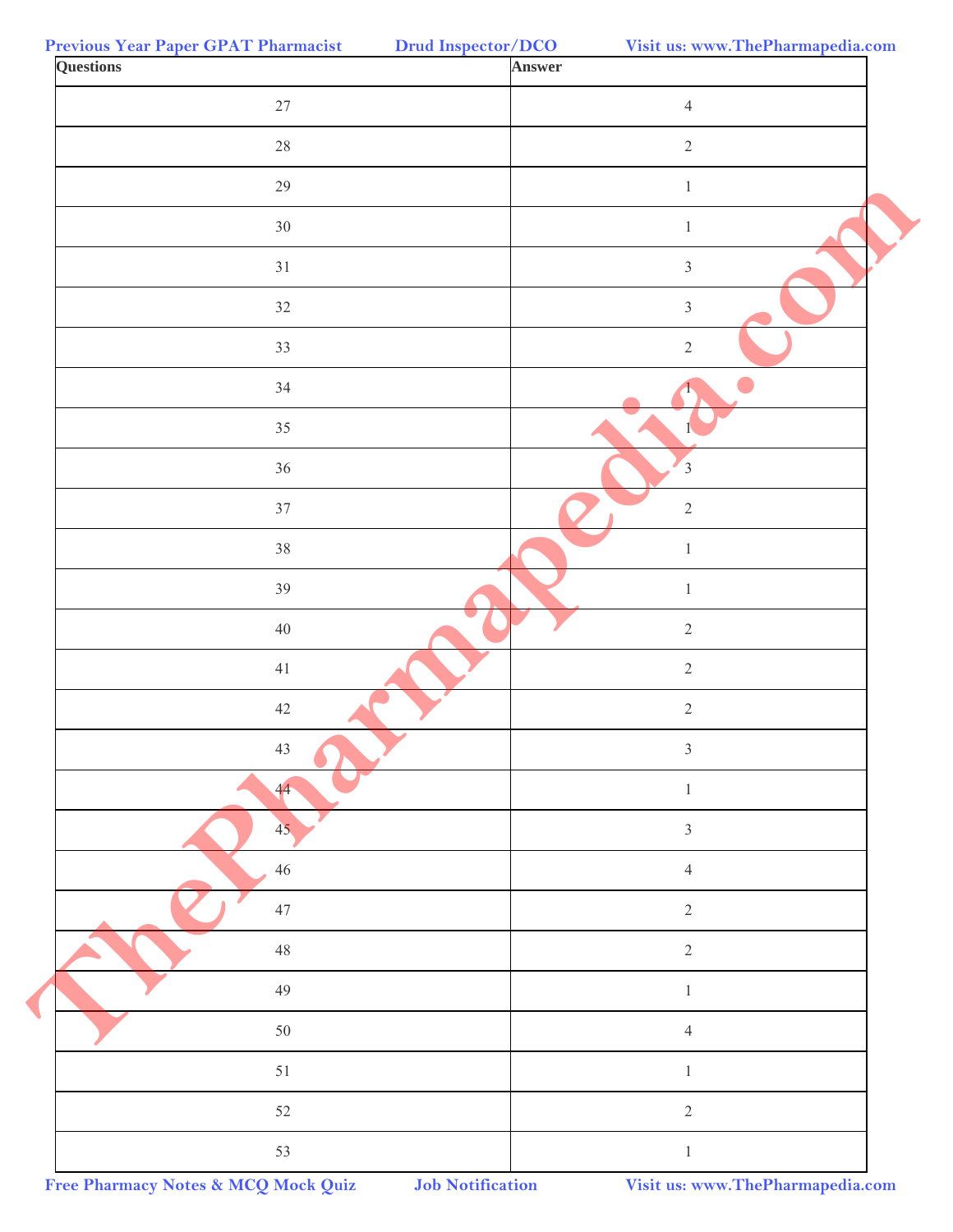| <b>Questions</b> | Answer         |
|------------------|----------------|
| 54               | $\overline{2}$ |
| 55               | $\sqrt{2}$     |
| 56               | $2\,$          |
| 57               | $\mathfrak{Z}$ |
| 58               | $\mathbf{1}$   |
| 59               | $\sqrt{2}$     |
| 60               | $\overline{3}$ |
| 61               | $\overline{2}$ |
| 62               |                |
| 63               | $\overline{2}$ |
| 64               | $\sqrt{2}$     |
| 65               | $\overline{3}$ |
| 66               | $\mathfrak{Z}$ |
| 67               | $\mathfrak{Z}$ |
| $\sqrt{68}$      | $\sqrt{2}$     |
| 69               | $\sqrt{2}$     |
| $70\,$           | $\mathbf{1}$   |
| 71               | $\sqrt{2}$     |
| 72               | $\mathbf{1}$   |
| $73\,$           | $\mathbf{1}$   |
| $74\,$           | $\mathbf{1}$   |
| $75\,$           | $\mathbf{1}$   |
| $76\,$           | $\mathbf{1}$   |
| $77\,$           | $\mathbf{1}$   |
| $78\,$           | $\sqrt{2}$     |
| 79               | $\mathbf{1}$   |
| $80\,$           | $\mathbf{1}$   |